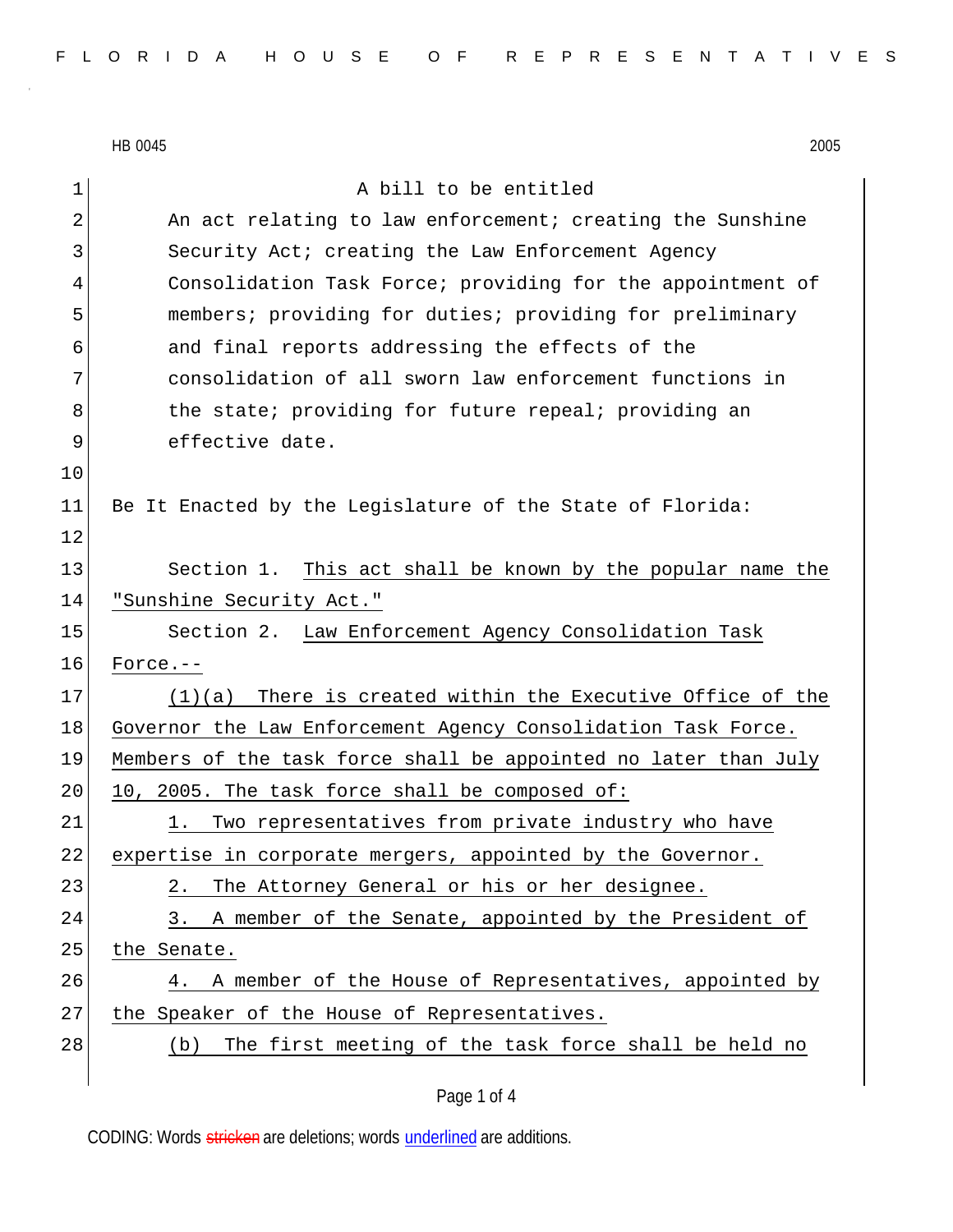HB 0045 2005

| 29 | later than July 15, 2005, at which time the members shall select |
|----|------------------------------------------------------------------|
| 30 | by majority vote a chair from among its members. All other       |
| 31 | recommendations of the task force shall be by majority vote of   |
| 32 | those members in attendance. Three members of the task force     |
| 33 | shall constitute a quorum. The task force is subject to the      |
| 34 | requirements of chapter 119, Florida Statutes. All meetings of   |
| 35 | the task force shall be in accordance with s. 286.011, Florida   |
| 36 | Statutes, and the public in attendance at any meeting shall be   |
| 37 | given the opportunity to participate. The Executive Office of    |
| 38 | the Governor shall ensure that those persons who request         |
| 39 | notification of the time and place of any meeting of the task    |
| 40 | force, including its initial meeting, shall receive such notice  |
| 41 | in a timely fashion.                                             |
| 42 | (c) Members of the task force shall serve without                |
| 43 | compensation. Members are entitled to reimbursement for per diem |
| 44 | and travel expenses in accordance with s. 112.061, Florida       |
| 45 | Statutes.                                                        |
| 46 | The Executive Office of the Governor shall provide<br>(d)        |
| 47 | staff support for the task force within existing appropriations. |
| 48 | $(2)(a)$ The task force shall meet for the purpose of            |
| 49 | studying the effects of consolidating law enforcement functions  |
| 50 | in state agencies and commissions under a unified command. The   |
| 51 | task force shall submit a preliminary report of its findings and |
| 52 | recommendations to the Governor, the President of the Senate,    |
| 53 | and the Speaker of the House of Representatives no later than 45 |
| 54 | days prior to the first day of the 2006 Regular Session of the   |
| 55 | Legislature. The final report shall be filed with the Governor,  |
| 56 | the President of the Senate, and the Speaker of the House of     |
|    |                                                                  |

CODING: Words stricken are deletions; words underlined are additions.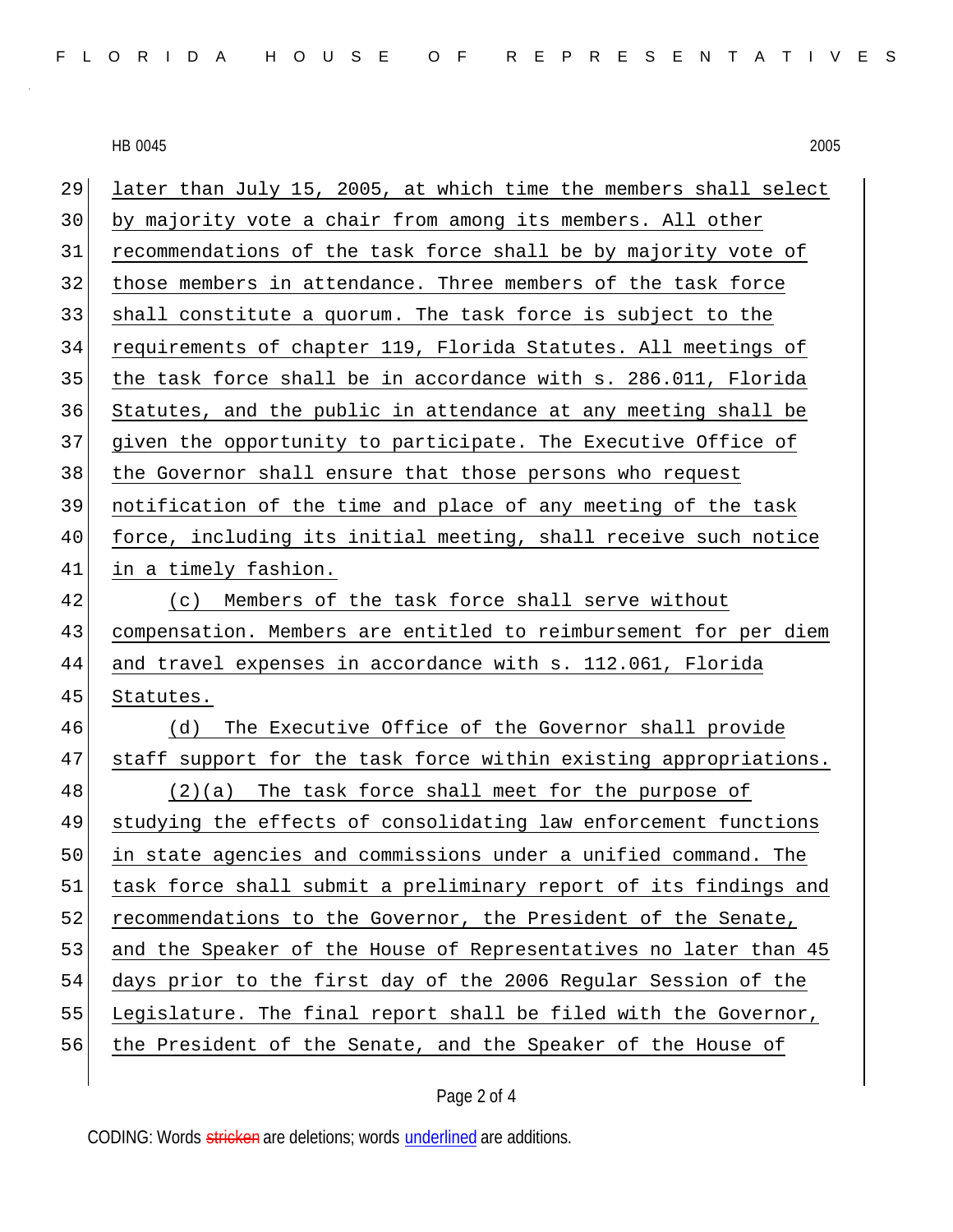HB 0045 2005 57 Representatives no later than 30 days prior to the first day of 58 the 2006 Regular Session of the Legislature. 59 (b) The preliminary and final report shall: 60 1. Identify all law enforcement functions and duties of 61 personnel positions that exist in each state agency or 62 commission. 63 2. Identify all statutory provisions assigning law 64 enforcement duties to state agencies or commissions. 65 3. Identify the options considered by the task force for 66 consolidation of state law enforcement functions, duties, and 67 personnel and identify costs for consolidation under each option 68 considered. 69 4. Determine whether consolidation of any law enforcement 70 functions or law enforcement personnel, or both, would prove 71 more effective and efficient. Such determination shall include a 72 cost analysis and comparison, with supporting analysis. 73 5. If the determination is made that consolidation is more 74 effective and efficient, recommend proposed legislation based 75 | upon the recommended best option for consolidating any law 76 enforcement functions or law enforcement personnel, or both. 77 Such proposed legislation shall include, but not be limited to, 78 provision for any necessary restructuring of state agencies or 79 commissions as a result of the recommended reorganization.  $80$  (3)(a) Each state agency or commission shall fully 81 cooperate with the task force in the performance of its duties 82 under this section. 83 (b) Each state agency or commission that has been assigned 84 law enforcement functions or employs sworn law enforcement

Page 3 of 4

CODING: Words stricken are deletions; words underlined are additions.